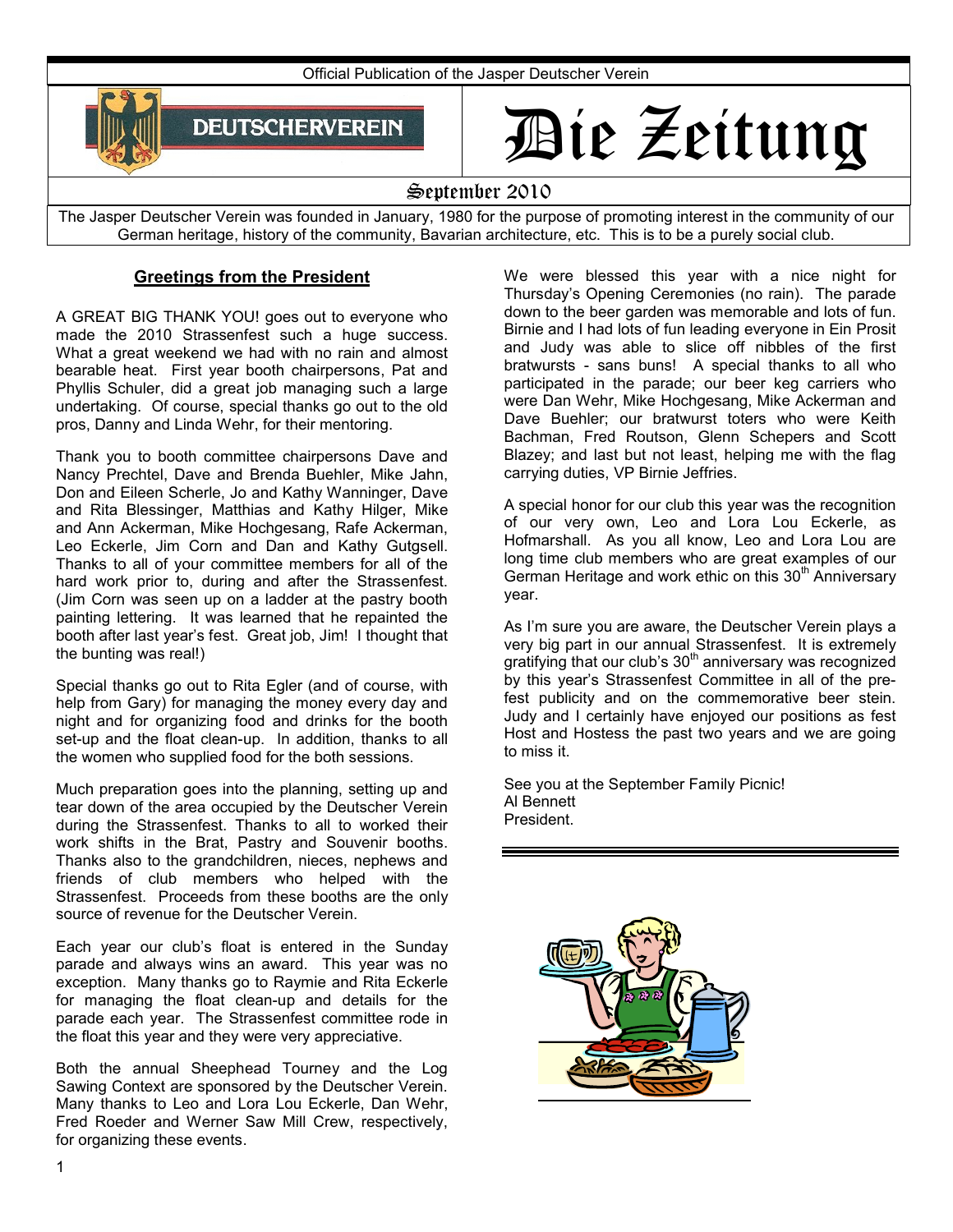#### **A Thought from your Vice President**

Hello everyone! As the fall season draws near, so does the beginning of my term as President. I have truly enjoyed serving as Vice President under Al Bennett because we get along so well. Now I am looking for a running mate to serve as my Vice President and ultimately as President. How difficult is the job you ask? Well it's not difficult when you have great membership behind you. Keep in mind that we are a Social Club with the sole purpose of enjoying and promoting our German Heritage.

New Officers take over at the January meeting. We are actually looking for a Secretary and a Vice President, so give me a call at 326-2414 and I'll send you the details of those office positions.

See ya at the picnic, Birnie Jeffries Vice President

4495 E Schnellville Rd. St. Anthony, IN 47575 ph: (812) 326-2414 fax: (812) 326-9206

#### **Winners of Strassenfest Events Sponsored by the Deutscher Verein**

#### **Log Sawing Contest**

Women's Division: First: D & D – Kristi Durcholz and Julie Dicus

Second: Sister Power – Meriam Schwartz and Alma **Milev** 

Men's Division: First: Angry Beavers – Mark Hoffman and Nathan Block

Second: Eckerty Brothers – Abe Schwartz and Enos **Schwartz** 

#### **Sheephead Tourney**

Delli Keusch, Shirley Brinkman, and Leroy Schnaus

Found – A Digital Camera at the Strassenfest – Call Rita Egler at 634-9068 to claim.

#### **Upcoming Events – Mark Your Calendars**

#### **September**

Family Picnic – Oktober Fest – September 18th at the Jasper Outdoor Recreation Club

#### **Oktober**

Oktober Fest – Oktober  $3<sup>rd</sup>$  – Sponsored by Sister Cities of Jasper, Inc. at the Schnitzelbank

German American Day Celebration  $-$  Oktober  $6<sup>th</sup>$  at the **Schnitzelbank** 

#### **Deutscher Verein Family Picnic 2010**

On Saturday September  $18<sup>th</sup>$ , we will have our annual Deutscher Verein Picnic at the Jasper Outdoor Recreation to celebrate our families and the Deutscher Verein as well as saying thank you to the many people who put a lot of work into our social club throughout the year.

Doors will open at 3:30pm. Members of the Dubois County Suds Club have been brewing special Oktoberfest Style beers for Deutscher Verein members and guests to taste and judge. All members of the Dubois County Suds Club may enter the contest.

> Amount of beer per contestant 2 types of beer per contestant 4-one liter bottles or 6- 22oz bottles 6- 16oz bottles 10- 12oz bottles

Beers to be entered into competition should be at the Jasper Outdoor Recreation Club at 4:00pm for check in and tasting will begin at 4:30pm.

Voters (Deutscher Verein members and guests) will vote on a one to ten scale.

We will have to take an average on the votes due to this scale.

There will not be a Mass. Dinner will be served at 5:30pm.

Our dinner menu will be ribs, mashed potatoes, sauerkraut, and red cabbage.

Deutscher Verein members are asked to bring a fresh salad, vegetables, or a dessert.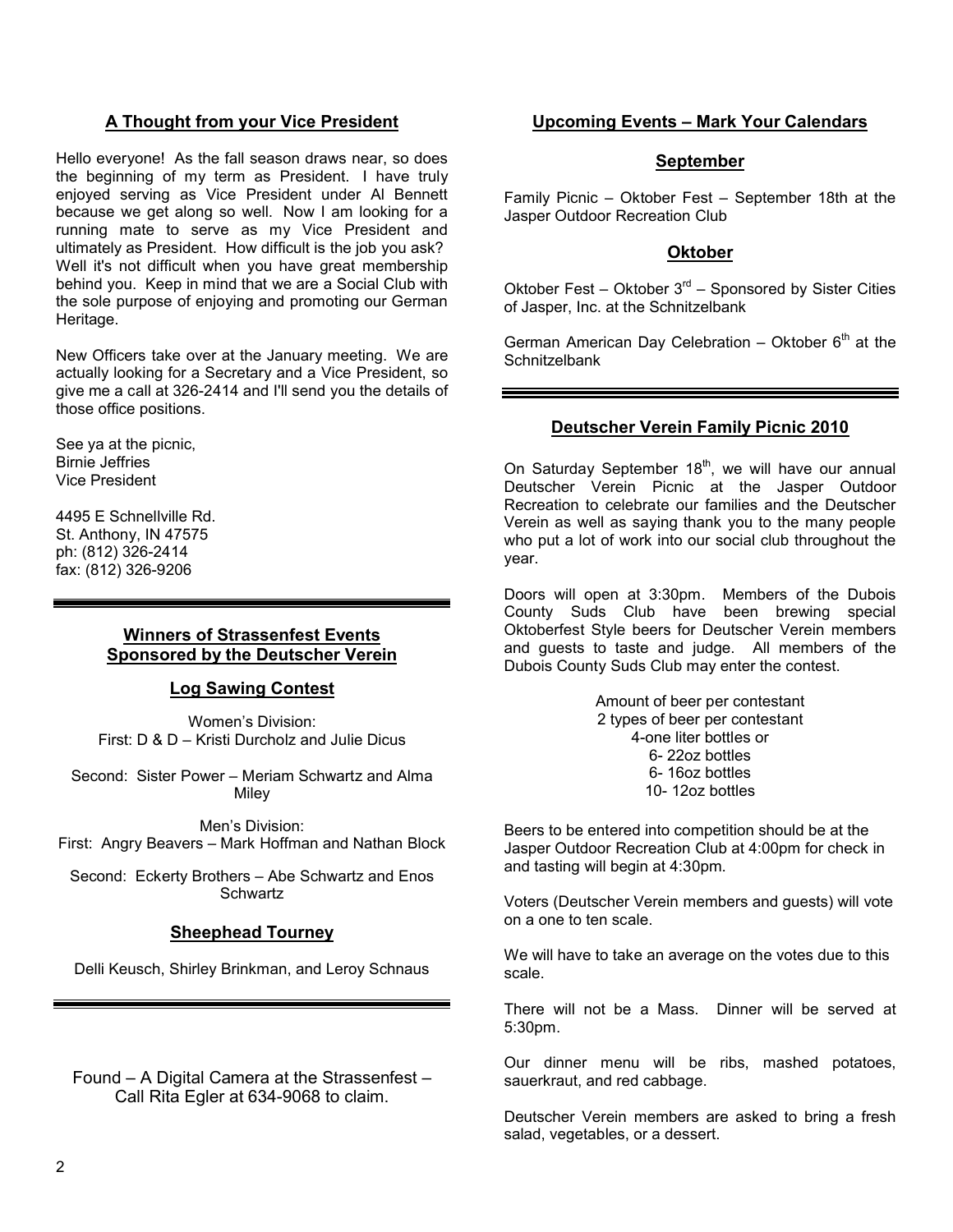During the evening, we will have a short business meeting. Jeff Kunkel will provide music for our dancing and listening pleasure. Mr. Kunkel will play our favorite German polkas and dinner and dance music. Wear your outfits and show your German pride.

A Special Invitation goes to the Strassenfest Committee, all Jasper High School German Exchange Students and their parents, the Dubois County Suds Club, those individuals who traveled to Pfaffenweiler to celebrate the 25<sup>th</sup> Anniversary of the Partnership, and your friends and neighbors.

And, who knows….we may have a little bit of Schuhplattein and games throughout the evening

We are looking forward to seeing you at the Annual Deutscher Verein Picnic.

Aaron and Heidi Rasche

#### **News from the Dubois County Suds Club Results of the Strassenfest Home-Brew Contest**

91 entries this year!

Light beer (21 entries) 1st - Zach Weisheit - WBBC Tapp Rd Lager 2nd - Brent Lee - American Pale Ale 3rd - Daniel Hall - Light Beer

Amber beer (19 entries) 1st - John Mills - How Now Brown Cow 2nd - Sam Schatz - Bock Beer 3rd - Sam Schatz - Doppelbock

Wheat beer (19 entries) 1st - Chris Norrick - Winter Wit #58 2nd - Ben Nowotarski - German Wheat 3rd - John Dippel - Bad Moon Weizen

Dark beer (19 entries) 1st - Justin Rumbach - London Porter 2nd - John Dippel - Beer Belly Porter 3rd - Curtis Hall - Smoked Porter

Specialty Beer (13 entries) 1st - Sam Schatz - Beer Barrel Porter 2nd - Wayne Patmore - Terminator Ale 3rd - Rob Slotten - Cherry Vanilla Lambic

Best of Show - Chris Norrick - Winter Wit #58

Dubois County Suds Club - 2010 Schedule -

Oct ? - Teach a Friend to Brew Nov 9 - 7pm - The Schnitz Dec ? - Holiday Party

Any questions on the DC Suds Club, call 630-8433 or email jrumbach@hotmail.com.

Justin Rumbach

#### **Thank You For Your Items**

I would like to thank Linda Wehr and Kathy Hilger for helping me to refurbish the Deutscher Verein cabinets at the Schnitzelbank....

Also, thanks to all who responded to my plea to loan items....A big thank you goes out to James Marquis, Leo and Lora Lou Eckerle, Danny and Linda Wehr, Tom and Patti Goepfrich, Matt and Kathy Hilger, Gary and Rita Egler and the gifts from Pfaffenweiler, Germany for allowing us to display all items...

Thanks also to Alan and Jill at the Schnitzelbank for being so gracious.....Rita Egler

#### **Trip to Germany**

Spring 2011. Historic Germany: from Berlin to Bavaria. Mike Whicker, a member of Evansville's Germania Maennerchor, is leading a group tour to Germany. The 12-day trip departs on March 17th, flying out of Evansville. Mike is the author of *Invitation to Valhalla,* a World War II spy novel set in Evansville and Germany. Trip cost is \$2973 which includes flights, first class hotels, fine dining, ground transportation, event and venue fees, departure fees, and much more. Overnight stays in Berlin (3 nights), Dresden (2 nights), Bamberg (2 nights), and Munich (3 nights). An optional 3-night adon stay in Vienna is available. Sign-ups are taken until December, but a \$300 deposit is due by September 30th to guarantee that price. For more information and a detailed itinerary contact Mike Whicker at 812-568-8160 or email him at mikewhicker52@yahoo.com.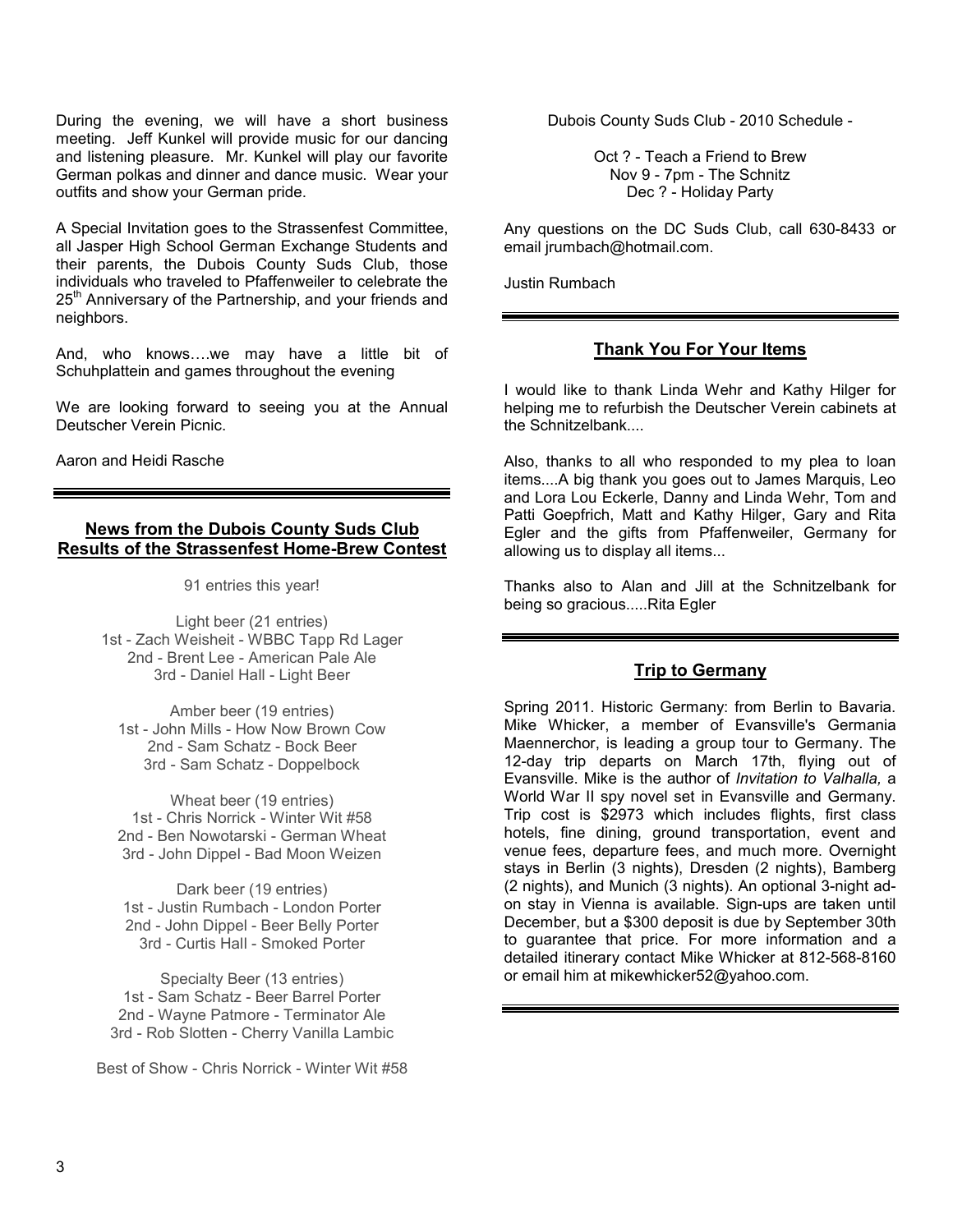#### **Oktoberfest 2010 Student Exchange Program Fundraiser**

A new event is being planned to raise funds for the Jasper High School Student Exchange Program. Oktoberfest 2010 is being presented by Sister Cities of Jasper, Inc. (Indiana) as a way to explain the exchange program, teach the public about the cultural connections and encourage new friendships.

Oktoberfest 2010 will be held on Sunday, October 3<sup>rd</sup>. The hours are between 3:00 and 8:00 p.m. Included is a German Buffet with Salad Bar and soft drink. The cost is \$20 for an adult and \$10 for anyone age 10 and under. The location is the Schnitzelbank Restaurant at 393 Third Avenue in Jasper, Indiana. Homebrew tasting will be provided by the Dubois County Suds Club. Also being offered throughout the day and into the evening will be a cash bar with German Beer, Silent Auction, Entertainment, ½ pot drawing, accordion music by Jeff Kunkel, face painting and other fun activities.

Because of the close historical and family ties to Pfaffenweiler, Germany, a high school exchange program was established in 1987. The exchange for Jasper High School has been taking place every two years since then. Around 15-20 students travel to Germany every other year, while the students from Germany visit in the opposite years. This is a great opportunity for these young students to get some international exposure. Pfaffenweiler is a small village in the foothills of the Black Forest, with approximately 2600 residents. The relationship between Jasper and Pfaffenweiler has blossomed and grown into an important part of the heart of both cities.

Tickets for Oktoberfest 2010 will be available at the door on the day of the event.

For more information contact the Jasper Chamber of Commerce at 812/482-6866 or the Schnitzelbank Restaurant at 812/482-2640.

Items already donated for the silent auction are tickets to the Indianapolis Colts football game, a hike from Crawford County Outfitters, a *Spring Fling* Large Flareware Compote by Romy and Clare Designs 12"x7", and many types of theme baskets.

#### **Desserts**

Anyone who would like to donate a dessert to be included in the German Buffet or as an item for the silent auction at Oktoberfest 2010 may contact Patti Goepfrich at 482-4821.

All desserts or donations for the silent auction will be appreciated.

#### **German American Day Program and Annual German Heritage Award**

The Jasper Deutscher Verein, Jasper Partnership Commission, and Sister Cities of Jasper, Inc. will celebrate German-American Day on Wednesday, October 6th, with a dinner at the Schnitzelbank Restaurant. The dinner and program will honor the contributions made by German immigrants to the life and culture of the United States.

The program will begin with opening remarks by Al Bennett, president of the Deutscher Verein. Mayor William J. Schmitt will proclaim October  $6<sup>th</sup>$  as German-American Day.

Matthias Hilger, president of the Jasper Partnership Commission, will present the German-American Heritage Award. The award will be presented to an individual or group who has contributed generously his/her or their time, talents or resources to maintaining, improving or building upon the German roots in Dubois County. The recognition is open to all individuals.

Sister Cities of Jasper and the Jasper Partnership Commission created the award in 1999.

The Jasper Deutscher Verein is sponsoring the award. Past recipients are Mary Jo Meuser, Claude and Martina Eckert, Dave Buehler, Linus and Sally Lechner, Joe and Irene C. Eckerle, Dan and Linda Wehr, Leo and Lora Lou Eckerle, the late Lowell and Joan Glendening, Dave and Janet Kluemper, Rafe and Phyllis Ackerman, and Vic and Monica Knies.

Our guest speakers will be Raymie Eckerle, Joan Knies, and Gene Eckerle. They were members of the delegation from Jasper visiting Pfaffenweiler in June to celebrate the 25<sup>th</sup> Anniversary of the Jasper-Pfaffenweiler Sister City Partnership. This was the first visit to Pfaffenweiler for these brothers and sister whose Great Great Grandfather, John George Eckerle, came from Pfaffenweiler to Jasper in 1847. They will share stories and thoughts of their visit.

Jim Gutgsell, president of Sister Cities of Jasper, Inc. will have closing comments.

The public is invited to attend the dinner and program. The social hour begins at 6p.m. with the program and German-style buffet at 6:30p.m. The cost is \$10 a person for the buffet with a cash bar. Reservations are needed and can be made by calling Patti Goepfrich at 482-4821 by September 29.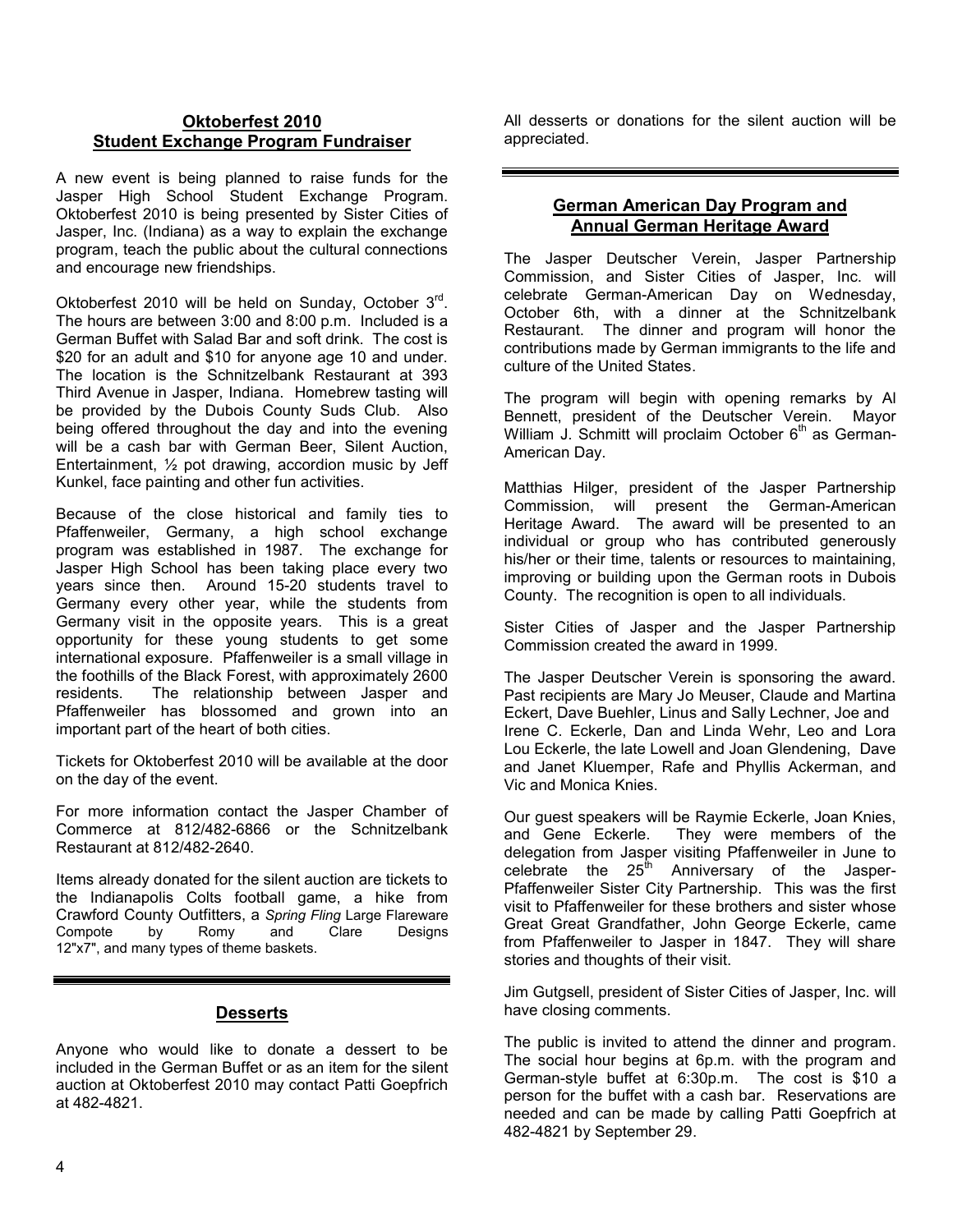Lois Kuntz also provides support in planning the program.

An essay contest open to all seniors in the four county school corporations is being held in conjunction with German-American Day. There are three essay topics. The students may pick one of the three topics. They are "What does German heritage mean to me?", "What can we, as the younger generation, do to help maintain and preserve our German heritage?", and "Note local or family German names as they relate to the towns or villages that immigrants came from, the meaning of the family names, relationship to geographic location, occupation, etc.".

A winner from each school corporation will be named from the essays submitted, and the four winners will attend the German-American Day Dinner and read their winning essays at the German-American Day Dinner. Each winner will be awarded a \$250 scholarship.

German American is the financial sponsor of the contest.

#### **A Special Recognition and Thank You to Matthias Hilger**

On Friday, June 18<sup>th</sup>, during the  $25<sup>th</sup>$  Sister City Anniversary celebration at the Batzenberghalle in Pfaffenweiler a surprise took place. During the performance of the Batzenberger Brass Band, two of their members, Annika Marschall and Dominik Klein, took the microphone and immediately they were surrounded by 20 teenagers and adults on the stage. "What do they have in common?" the audience thought. They all were Exchange Students who had visited and spent time in Jasper either attending Jasper High School, participated in a work internship, or participating in another educational program Jasper. Twenty of the over 60 students were in attendance for the evening's festivities.

For all of them, for over 20 years, Matthias Hilger took the responsibility in organizing their visit to Jasper, looking for host families and for some of them, he and his family hosted themselves. For this great hospitality, welfare and care given to them, the people on the stage said THANK YOU to Matthias.

Annika and Dominik, who both stayed in Jasper for almost one year, presented a program on everything that Matthias has done for the young people and gave him a suitcase labelled with the names of all the students. Matthias was very touched and speechless. His only comment to those in attendance was "This partnership is my life. I immediately felt like home when I arrived in Jasper and that warm feeling should be possible for all the students."

Two mothers of Exchange students from Pfaffenweiler invited all the students whom Matthias has helped. Many of the students have moved away from Pfaffenweiler. Many travelled back to Pfaffenweiler for the special evening and others wrote very lovely letters. For example, citing Kathrin: "I am pregnant, it's planned that my baby will come two days before the celebration. But it's a great idea, I would have come for sure." Or, citing Julia: "I am not able to travel that long way. But, by the way, it reminds me to contact my exchange student Kerri in Jasper. But I am not sure, if I have the e-Mailaddress. But if not, I could ask Matt for sure."… PS of her mail was: "When I look out of my window, I see the 'Schloss Neuschwanstein". That's a very popular sight to visit. If there will be an American group, who would like to visit it, I am happy to be the contact person."

The next Exchange group will arrive in Jasper in October and some individual students are going stay in Jasper for the next year or six months. During his visit to Pfaffenweiler, Matthias spent much time with students, parents and teachers.

Matthias, thank you for all you have done for these students, their parents, and host families. Your continued commitment is very much appreciated. And, thank you to your family for sharing you for the benefit of the Partnership.

(Thank you to Karin Horst of Pfaffenweiler for providing this information.)

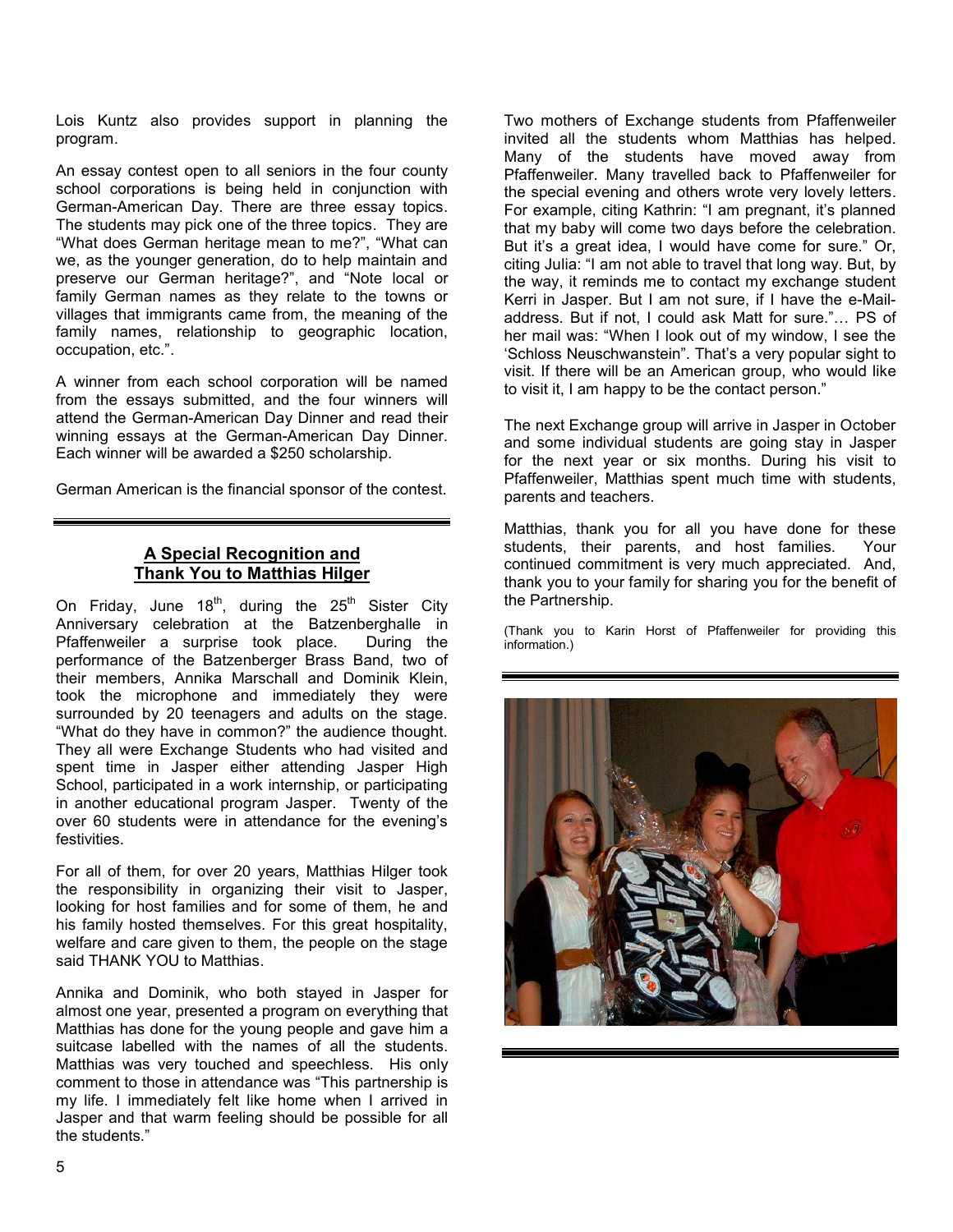#### **A Magical German Essay by Steffi Mehringer**

In the fall of 2005, Steffi Mehringer, who was a senior at Forest Park High School, entered and won the German Essay contest sponsored by German American in conjunction with the German Heritage Dinner.

One of her paragraphs read – "Last year another German exchange student attended our school and I became very close friends with him. I was fortunate to be invited to stay with his family over the summer. Visiting the country gave me the opportunity to reinforce the already strong ties. By spending nearly a month with the Schumueckers rather than go over as part of a tourist group, I experienced first-hand what life is like in their country. I spent much of my time in their home town – small village outside Berlin. I got to witness and take part in things that the do on a daily basis, which gave me a whole new perspective of the German lifestyle. I was able to see where the parent work, what they eat, their weekend activities, and I attended a \*\*\*\*\*\*\*\*\*\*\*\*\*\*\*\*\*\*\*\*\*\*\*\*\*\*\*\*\*\*\*\*\*\*\*\*\*\*\*\*\*\*\*\*\*\*\*\*\*\*\*\*\*\*\*\*\*\*\*\*\*\*\*\*\*\*\*\*\*\*\*\*\*\*\*\*\*\*\*\*\*\*\*\*\*\*\*\*\*\*

German school. I even accepted an invitation to talk to their English class and tell them about American culture and life in Dubois County. This trip was an excellent way for me to learn more things about my heritage, and I encourage all of my peers to visit the country if they get a chance. I would like to plan another trip to spend more time exploring the southern part of the country. "

Life takes very interesting turns. Steffi Mehringer has married the German exchange student she refers to in her essay. Steffi Mehringer married Florian Schmuecker of Wansdorf, Germany in Sacred Heart Catholic Church in Schnellville on July  $31<sup>st</sup>$  and they reside in Jasper.

Steffi is employed by German American as a service and sales representative. Congratulations and best wishes to Steffi and Florian and Florian, Welcome to Dubois County!!

#### **Witty, Lively, Useful: The Multifaceted German Language**

The Federal Foreign Office and its partners want to inspire more young people abroad to learn German – with the "German – Language of Ideas" initiative.

"Tonight is intended as an homage to the German language. We also could have called it an Ehrerweis or a Lobpreisung." Federal Foreign Minister Dr. Guido Westerwelle pauses briefly in his speech. "But that is not necessary. German is self-confident enough to get along well with words from other languages." The Federal Foreign Office and its partners launched an initiative called "German – Language of Ideas" in late February to show just how multifaceted the German language is – and above all how much fun it can be. Japanese author Yoko Tawada, who lives in Germany, scrutinized the complexities of German grammar with a sharp wit. Hungarian essayist Peter Esterhazy reported on his childhood adventures with the German Language. Tenor Christoph Pregardien recited Goethe's Erlkoenig – an icon of German poetry and song that seems to epitomize the perfect south of the German language. Slam poet Nina "Fiva" Sonnenberg and DJ Phekt rapped in German and showed how vibrant the language is And this is precisely the intention of the "German – Language of Ideas" initiative, a focus of Germany's foreign cultural and educational policy in 2010.

As Federal Foreign Minister Westerwelle said, "German gives individuals opportunities. It opens the door to one of the best education systems in the world and of course also strengthens Germany's stance as an academic hub. German gives people the opportunity to have an academic career in over 350 institutions of higher education, some of which, as we all know, are world renowned. The German language is the key to German literature, music, philosophy and science, to the wealth of great European cultural traditions and of course also to the largest economy in Europe. For all of these reasons, over 14 million people have chosen to learn German. No other language in Europe is spoken by more people as a native tongue than our language. We want to generate enthusiasm for German among even more people."

Together with its partners – the Goethe Institute, the German Academic Exchange Service (DAAD), the Central Agency for Schools Abroad (ZfA), the Institute for Foreign Cultural Relations (ifa), the Deutsche Welle and the Educational Exchange Service (PAD) – The Federal Foreign Office wants to encourage young people to learn German with lots of imaginative events and projects all over the globe. An important role is also played here by an initiative called "Schools – Partners for the Future" (PASCH), with which the Foreign Ministry has already set up a worldwide network of over 1,400 schools. The plans include the "German Olympics" for high-school students, an international debating competition for young people, language camps for young people, and a Youth Parliament to be held partly in German. For more information visit: http://ww.diplo.de/sprache-der-ideen.

(Information taken from the Indiana German Heritage Society and IUPUI Max Kade German-American Center Newsletter – Summer-2010)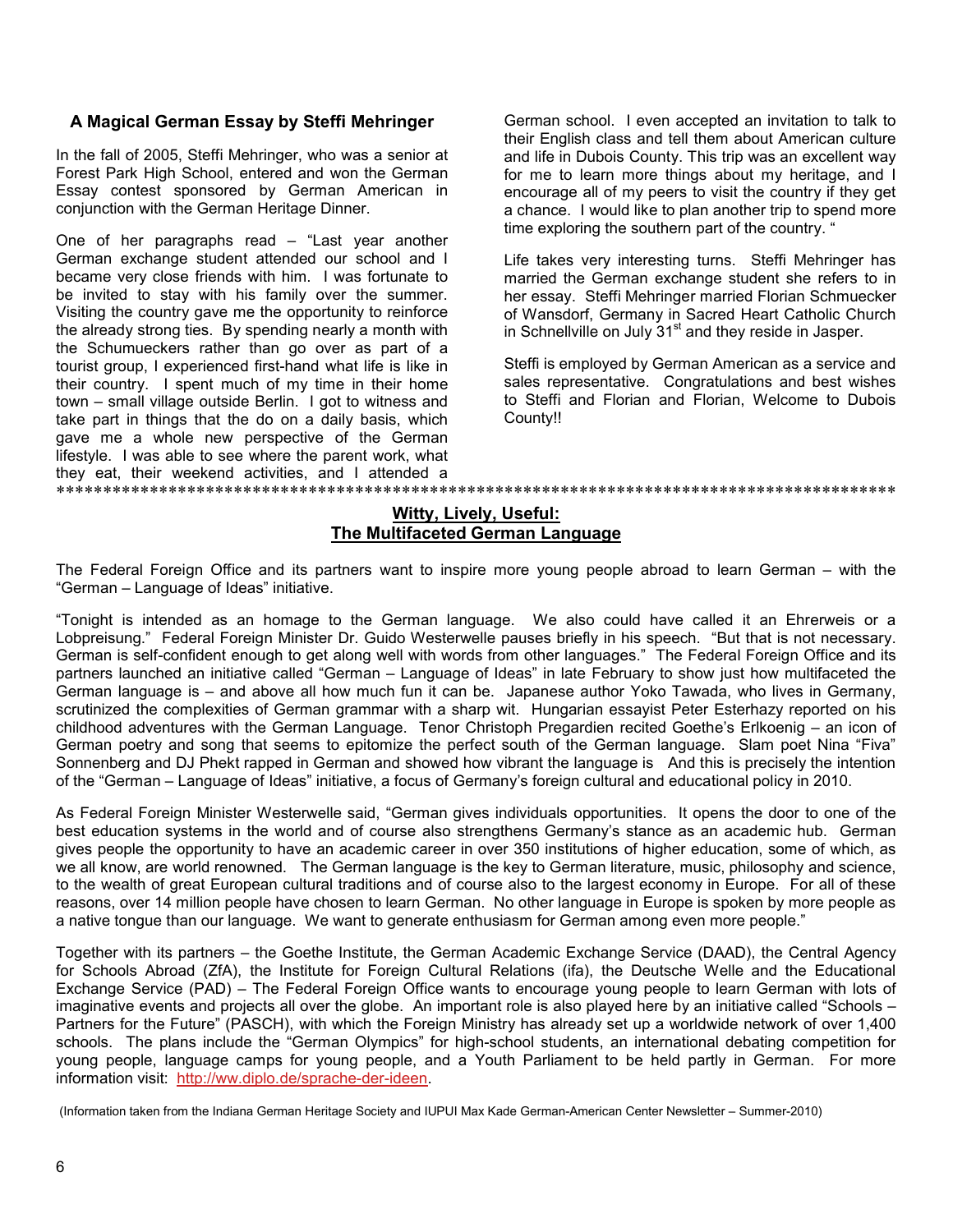#### Deutscher Verein

**Al Bennett – President** ajbennett@insightbb.com **Birnie Jeffries – Vice President** birniej@yahoo.com **Rita Egler – Treasurer** gregler@frontier.net **Barb Schmitt – Secretary** b.schmitt@insightbb.com

Die Zeitung Editor: Patti Goepfrich Phone: 482-4821 e-mail: pmgoep@fullnet.com

Deutscher Verein Website: www.jaspergermanclub.org

Officers: Directors: Fr. John Boeglin Dave Buehler Bob Dilger Raymie Eckerle Patti Goepfrich Virgil Gress Dan Gutgsell Matthias Hilger Janet Kluemper Linus Lechner Danny Wehr

Deutscher Verein P. O. Box 15 Jasper, IN 47547-0015

 NON PROFIT ORG US POSTAGE PAID JASPER, IN PERMIT NO. 149

Return Service Requested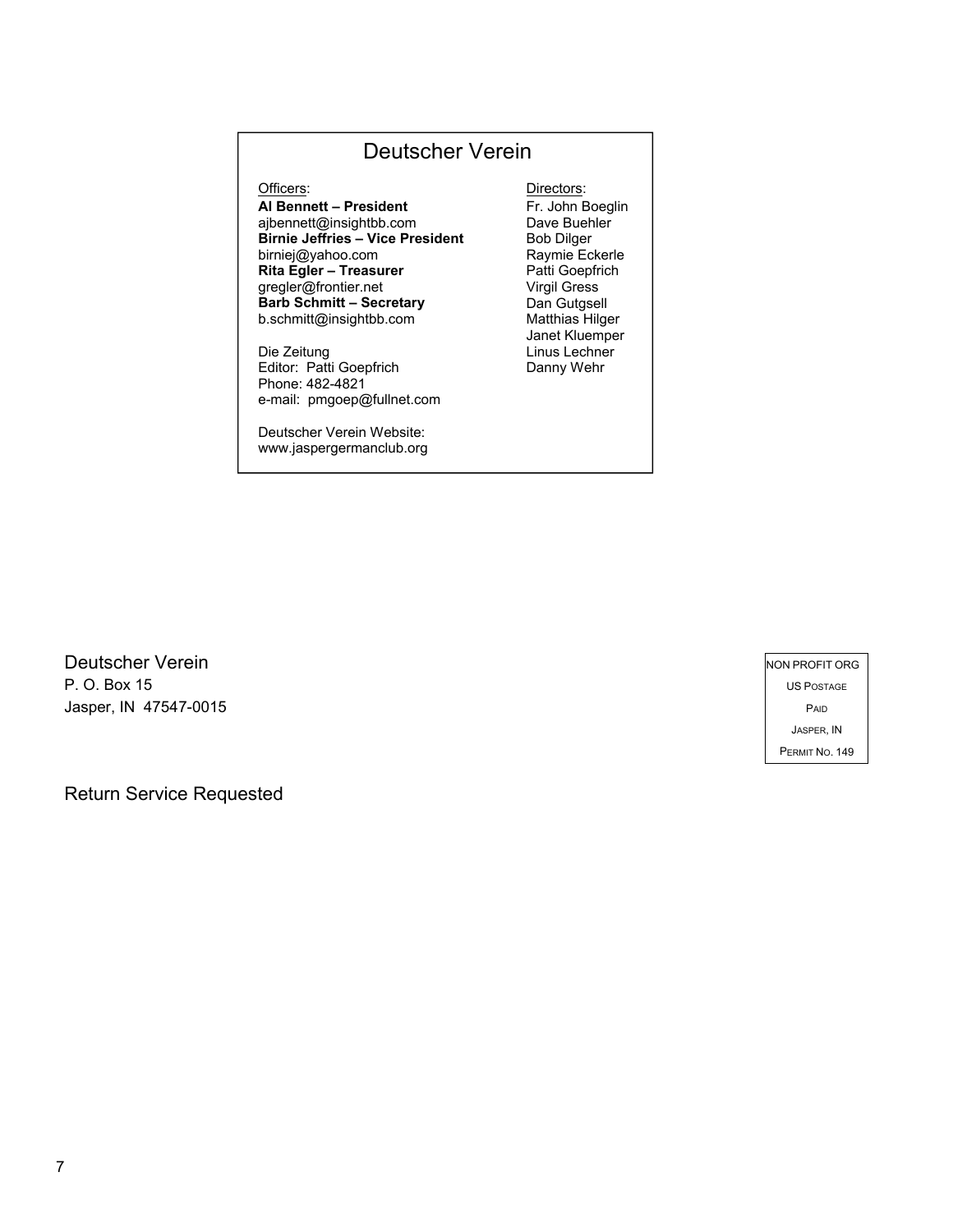

**SPEISEKARTE**

### Jasper Deutscher Verein Familienpicknick

### Tagesgericht vom 18. September 2010:

## Schweinerippen mit Sauerkraut, Kartoffelbrei und Rotkraut

(Pork Ribs with Sauerkraut, Mashed Potatoes and Red Cabbage)

#### dazu Salat – und Gemueseauswahl vom Volk.

(selected salads and vegetables carried in by club members and friends)

**Nachtisch**

(Dessert)

### Vom Buefett praesentiert by der Mitgliedschaft

(from the buffet, presented by the club members)





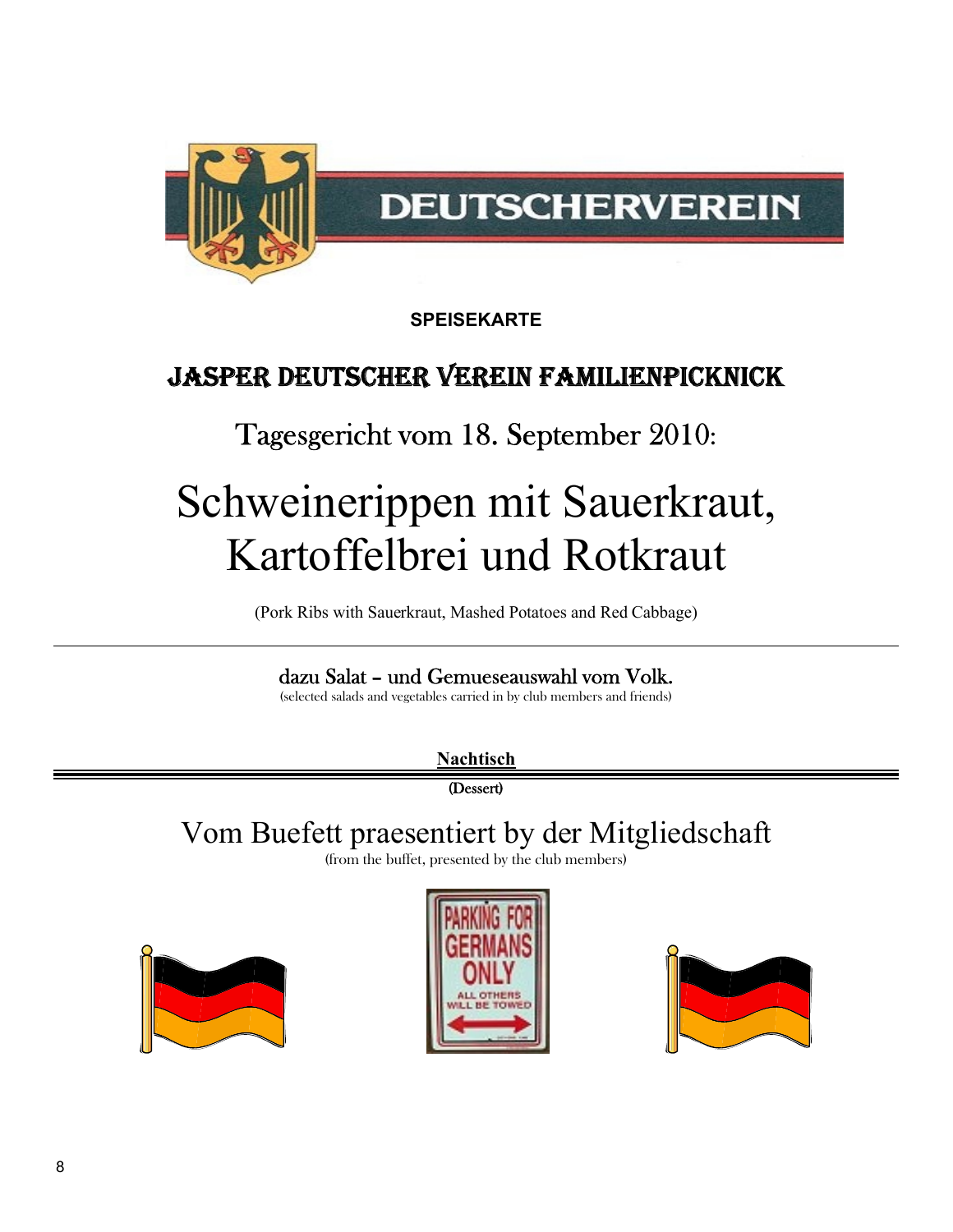## 2010

## Jasper Deutscher Verein Picknick Bier

## Brauerei & Abfueller sind unsere Freunde vom Dubois County Suds Club

(Brewers and Bottlers are our friends FROM THE DUBOIS COUNTY SUDS CLUB)